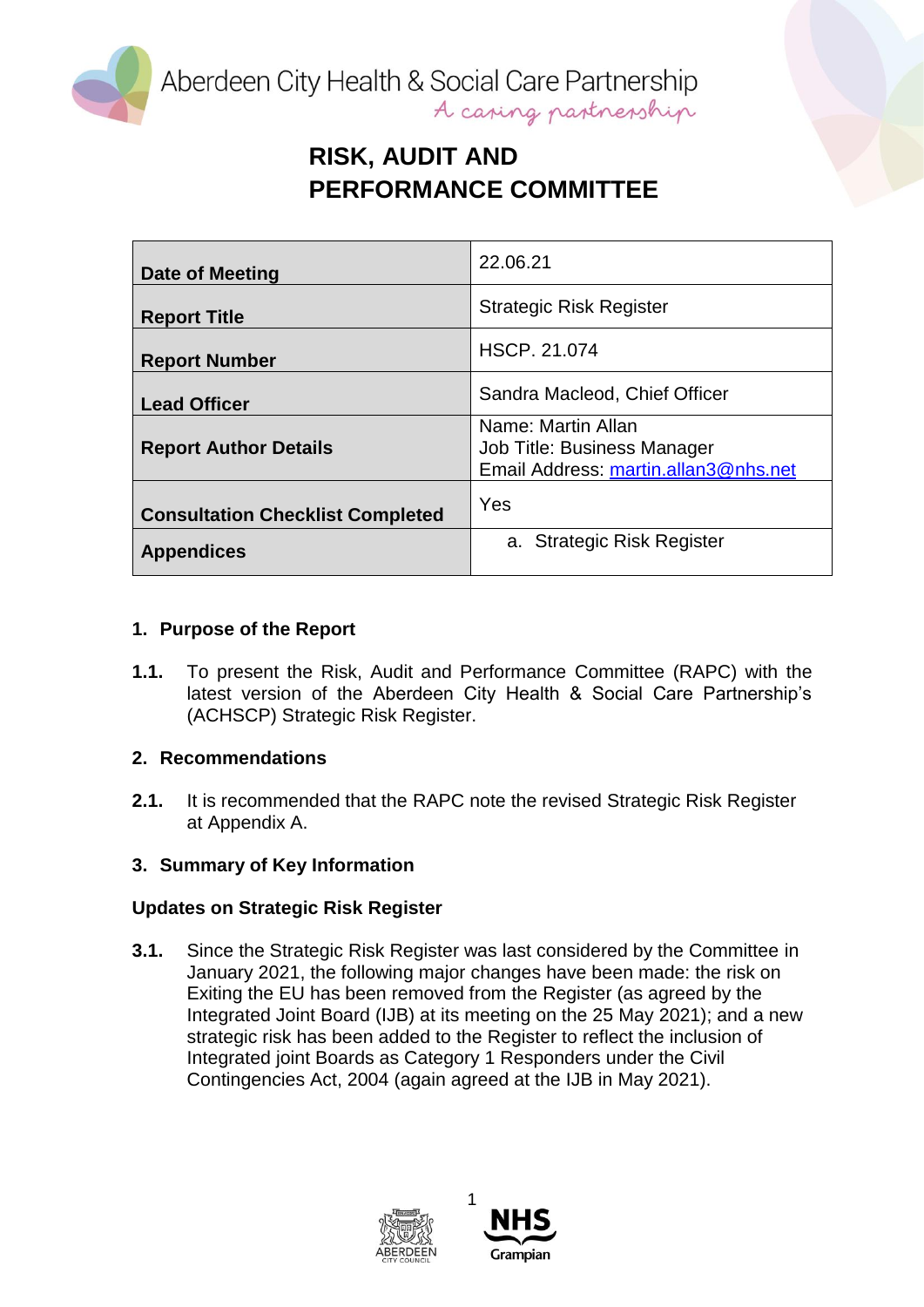Aberdeen City Health & Social Care Partnership A caping partnership

## **RISK, AUDIT AND PERFORMANCE COMMITTEE**

- **3.2.** The IJB at its meeting in May 2021 also asked that the strategic risks be reviewed and edited to make the risks as up-to-date as possible ahead of the planned IJB workshop to be held in October 2021. At this workshop Members of the Board will review both the Board's Risk Appetite Statement as well as the strategic risks. The editing of the risks will be undertaken over the summer period, ahead of the workshop.
- **3.3.** The IJB on 25 May 2021, when discussing Risk 2 (Finances), agreed to review this risk (specifically the risk rating). It was agreed appropriate to review the rating after the financial monitoring report for Quarter 1 of 2021/22 has been published.
- **3.4.** At an IJB workshop in October 2020, Members discussed the strategic risks in detail and considered that there was a risk in relation to the financial oversight of Hosted Services and that performance across the services was mixed. It was suggested that the impact for this risk should be moved from moderate to major and that this should be discussed further at RAPC.
- **3.5.** At RAPC on 21 January 2021 it was agreed that the "deep dive" on this specific risk be brought back to the committee once work had concluded on an audit being undertaken by NHS Grampian on hosted services. Further consideration between the Chair of Committee and officers determined that further work be undertaken to look at both the services hosted by the City IJB, as well as those services being hosted by Aberdeenshire and Moray IJBs. Included in this review will be an examination of control measures and mitigating actions in place in relation to hosted services to help provide assurance to the IJB.
- **3.6.** RAPC on the 27 April 2021 considered a proposal that the outcome of this review (including a sense check against the outcomes of the NHS Grampian Audit) be reported to the Committee on 23 September 2021. The IJB at its meeting on 25 May 2021 noted the timeline for this review.

#### **4. Implications for IJB**

- **4.1. Equalities –** while there are no direct implications arising directly as a result of this report, equalities implications will be considered when implementing certain mitigations.
- **4.2. Fairer Scotland Duty –** while there are no direct implications arising directly because of this report, the Fairer Scotland duty will be taken into account, where appropriate, where implementing certain mitigations



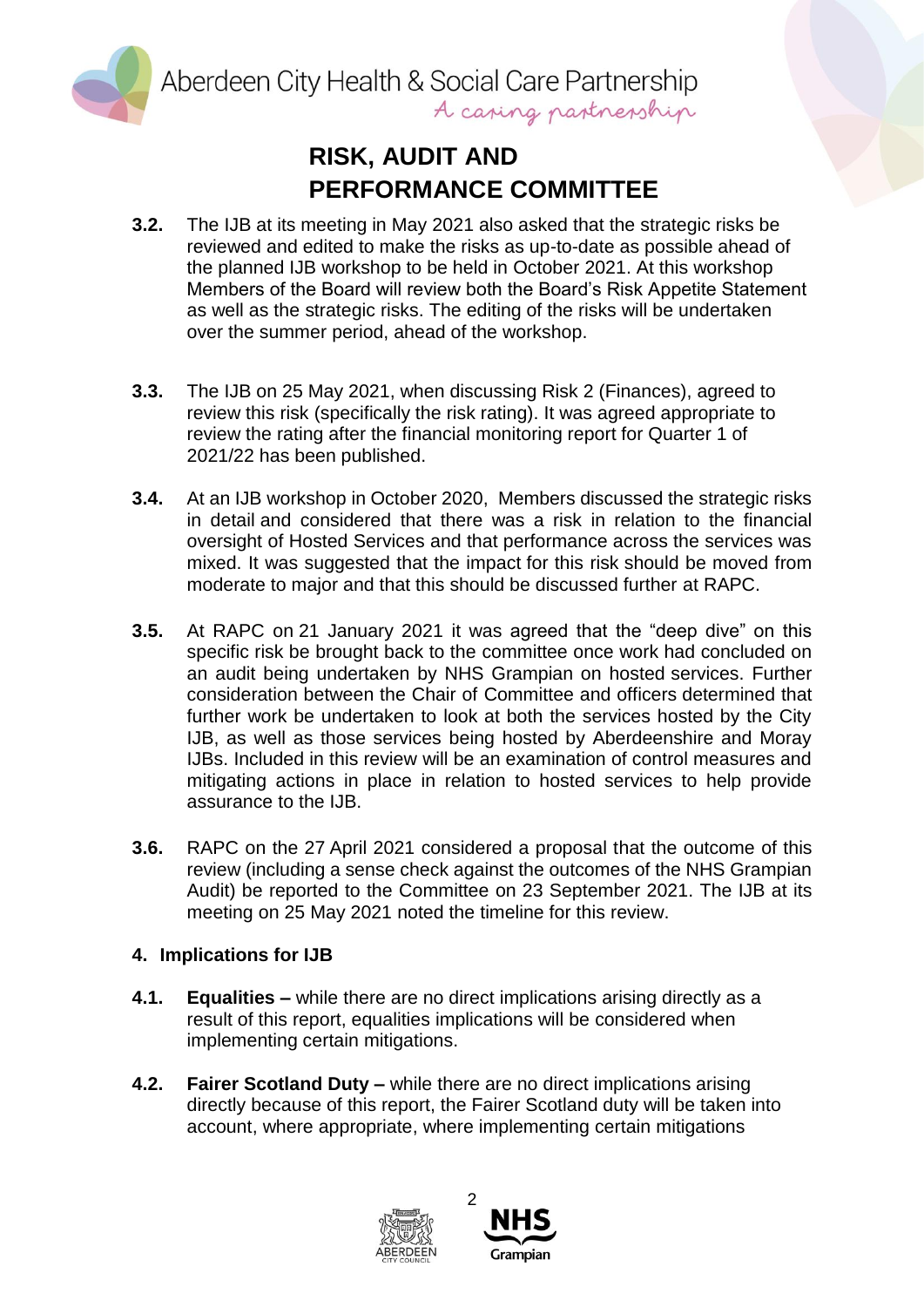Aberdeen City Health & Social Care Partnership A casing pastnesship

## **RISK, AUDIT AND PERFORMANCE COMMITTEE**

- **4.3. Financial** while there are no direct implications arising directly as a result of this report financial implications will be taken into account when implementing certain mitigations.
- **4.4. Workforce -** there are no direct implications arising directly as a result of this report.
- **4.5. Legal -** there are no direct implications arising directly as a result of this report.
- **4.6. Covid-19** The risk register references the Partnership's involvement in various work and mitigations undertaken in the last 15 months relating to the COVID-19 pandemic.
- **4.7. Unpaid Carers** There are no implications relating to unpaid carers in this report
- **4.8. Other -** there are no direct implications arising directly as a result of this report.

#### **5. Links to ACHSCP Strategic Plan**

**5.1.** Ensuring a robust and effective risk management process will help the ACHSCP achieve the strategic priorities as outlined it its strategic plan, as it will monitor, control and mitigate the potential risks to achieving these. The Strategic Risks have been aligned to the Strategic Plan 2019-2022.

#### **6. Management of Risk**

- **6.1. Identified risks(s):** all known risks
- **6.2. Link to risks on strategic or operational risk register:** all risks as captured on the strategic risk register.